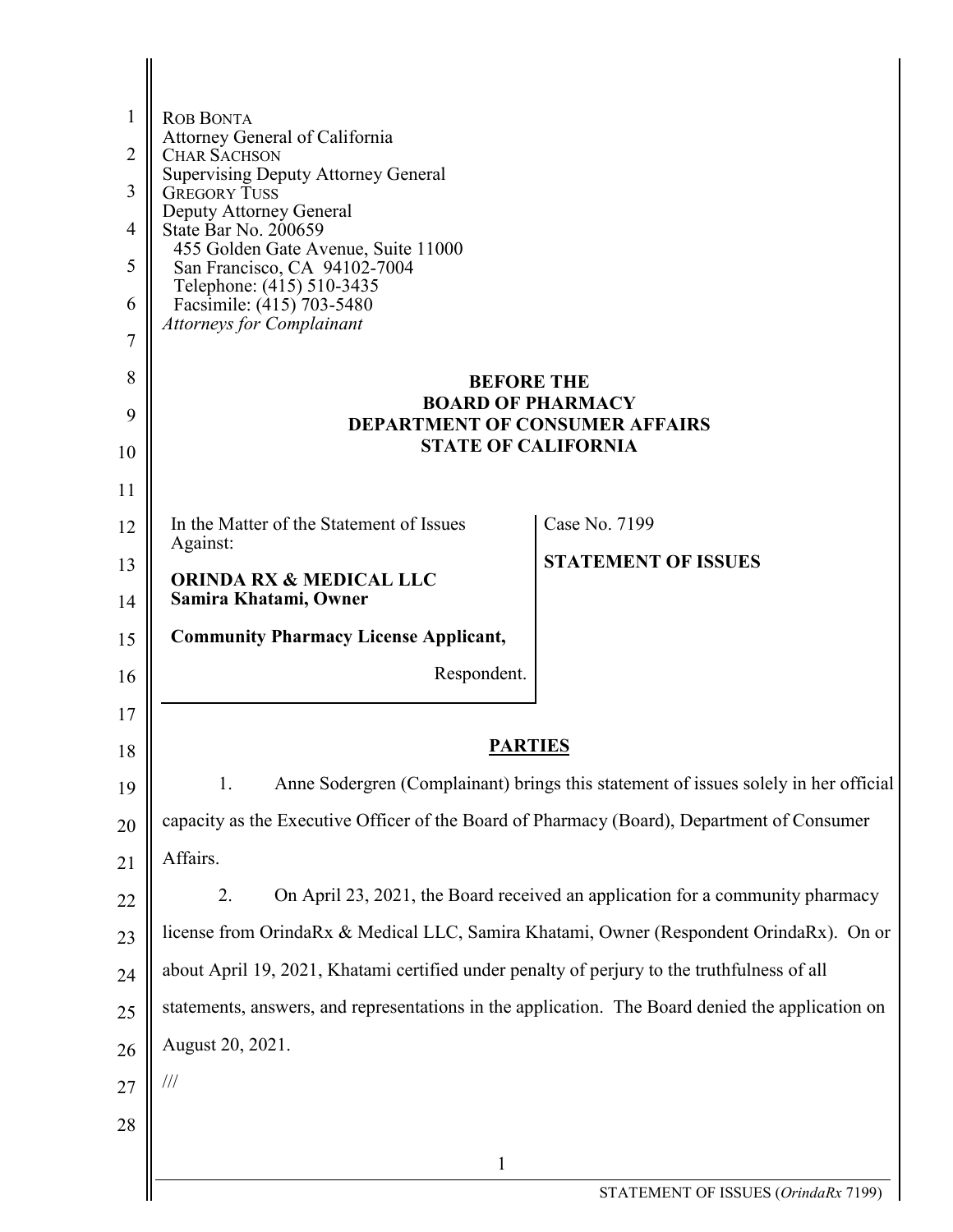| $\mathbf 1$    | <b>JURISDICTION</b>                                                                                   |  |
|----------------|-------------------------------------------------------------------------------------------------------|--|
| $\overline{2}$ | 3.<br>This statement of issues is brought before the Board under the authority of the                 |  |
| 3              | following laws. All section references are to the Business and Professions Code unless otherwise      |  |
| 4              | indicated.                                                                                            |  |
| 5              | Section 118, subdivision (a), states:<br>4.                                                           |  |
| 6              | "The withdrawal of an application for a license after it has been filed with a board in the           |  |
| 7              | department shall not, unless the board has consented in writing to such withdrawal, deprive the       |  |
| 8              | board of its authority to institute or continue a proceeding against the applicant for the denial of  |  |
| 9              | the license upon any ground provided by law or to enter an order denying the license upon any         |  |
| 10             | such ground."                                                                                         |  |
| 11             | 5.<br>Section 4001, subdivision (a), states in part:                                                  |  |
| 12             | "There is in the Department of Consumer Affairs a California State Board of Pharmacy in               |  |
| 13             | which the administration and enforcement of this chapter is vested."                                  |  |
| 14             | Section 4011 states:<br>6.                                                                            |  |
| 15             | "The board shall administer and enforce this chapter and the Uniform Controlled                       |  |
| 16             | Substances Act (Division 10 (commencing with Section 11000) of the Health and Safety Code)."          |  |
| 17             | <b>STATUTORY PROVISIONS</b>                                                                           |  |
| 18             | Section 4113, subdivision (c), states:                                                                |  |
| 19             | "The pharmacist-in-charge shall be responsible for a pharmacy's compliance with all state             |  |
| 20             | and federal laws and regulations pertaining to the practice of pharmacy."                             |  |
| 21             | 8.<br>Section 4300, subdivision (c), states in part:                                                  |  |
| 22             | "The board may refuse a license to any applicant guilty of unprofessional conduct. The                |  |
| 23             | board may, in its sole discretion, issue a probationary license to any applicant for a license who is |  |
| 24             | guilty of unprofessional conduct and who has met all other requirements for licensure. The board      |  |
| 25             | may issue the license subject to any terms or conditions not contrary to public policy, including,    |  |
| 26             | but not limited to, the following:                                                                    |  |
| 27             | "(1) Medical or psychiatric evaluation.                                                               |  |
| 28             | "(2) Continuing medical or psychiatric treatment.                                                     |  |
|                | $\overline{2}$                                                                                        |  |
|                | STATEMENT OF ISSUES (OrindaRx 7199)                                                                   |  |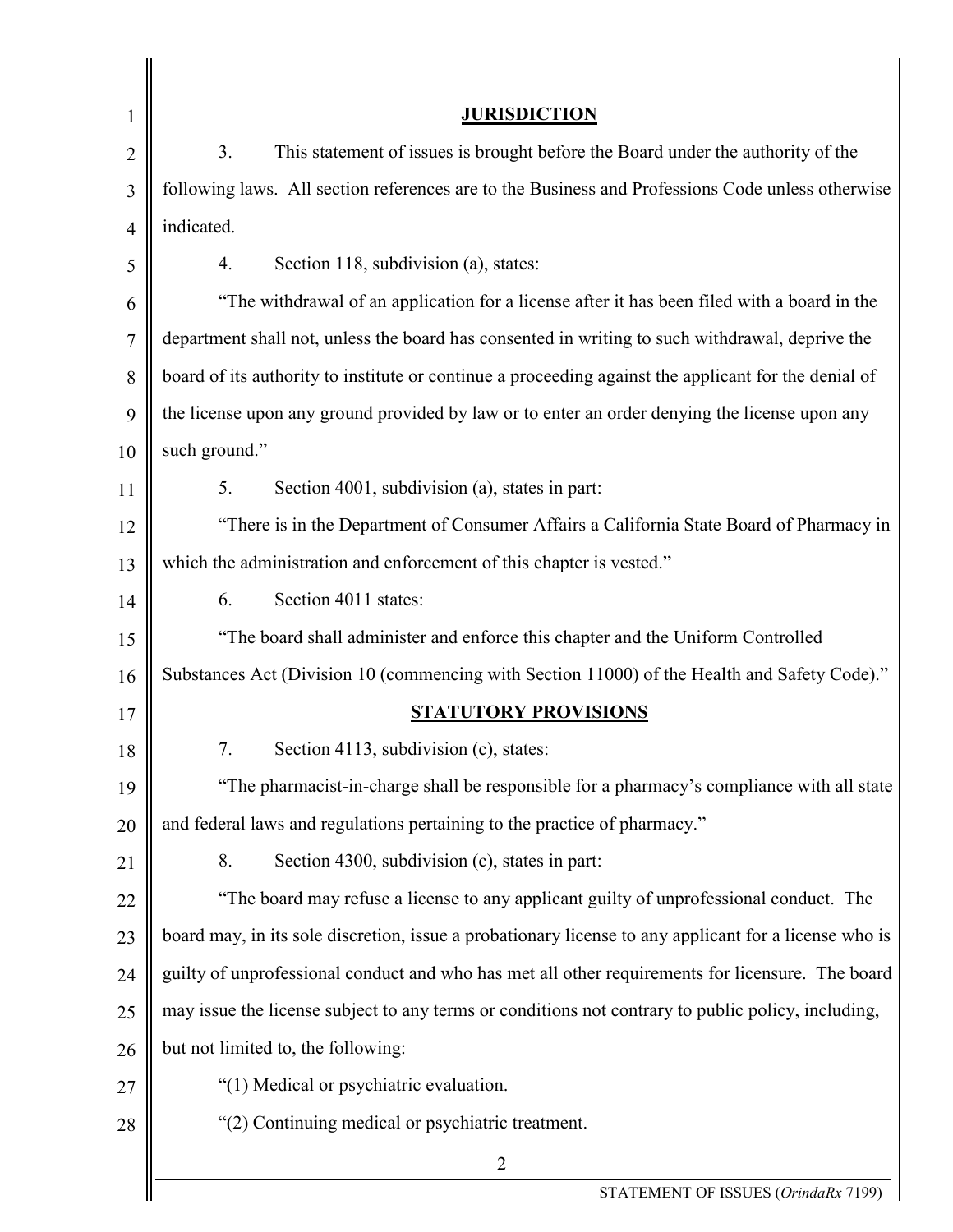| 1              | "(3) Restriction of type or circumstances of practice.                                               |  |
|----------------|------------------------------------------------------------------------------------------------------|--|
| $\overline{2}$ | "(4) Continuing participation in a board-approved rehabilitation program.                            |  |
| 3              | "(5) Abstention from the use of alcohol or drugs.                                                    |  |
| 4              | "(6) Random fluid testing for alcohol or drugs.                                                      |  |
| 5              | "(7) Compliance with laws and regulations governing the practice of pharmacy."                       |  |
| 6              | 9.<br>Section 4301 states in part:                                                                   |  |
| 7              | "The board shall take action against any holder of a license who is guilty of                        |  |
| 8              | unprofessional conduct or whose license has been issued by mistake. Unprofessional conduct           |  |
| 9              | includes, but is not limited to, any of the following:                                               |  |
| 10             |                                                                                                      |  |
| 11             | "(f) The commission of any act involving moral turpitude, dishonesty, fraud, deceit, or              |  |
| 12             | corruption, whether the act is committed in the course of relations as a licensee or otherwise, and  |  |
| 13             | whether the act is a felony or misdemeanor or not.                                                   |  |
| 14             |                                                                                                      |  |
| 15             | "(j) The violation of any of the statutes of this state, of any other state, or of the United        |  |
| 16             | States regulating controlled substances and dangerous drugs.                                         |  |
| 17             |                                                                                                      |  |
| 18             | "(o) Violating or attempting to violate, directly or indirectly, or assisting in or abetting the     |  |
| 19             | violation of or conspiring to violate any provision or term of this chapter or of the applicable     |  |
| 20             | federal and state laws and regulations governing pharmacy, including regulations established by      |  |
| 21             | the board or by any other state or federal regulatory agency."                                       |  |
| 22             | 10.<br>Section 4306.5 states:                                                                        |  |
| 23             | "Unprofessional conduct for a pharmacist may include any of the following:                           |  |
| 24             | "(a) Acts or omissions that involve, in whole or in part, the inappropriate exercise of his or       |  |
| 25             | her education, training, or experience as a pharmacist, whether or not the act or omission arises in |  |
| 26             | the course of the practice of pharmacy or the ownership, management, administration, or              |  |
| 27             | operation of a pharmacy or other entity licensed by the board.                                       |  |
| 28             | "(b) Acts or omissions that involve, in whole or in part, the failure to exercise or                 |  |
|                | 3                                                                                                    |  |
|                | STATEMENT OF ISSUES (OrindaRx 7199)                                                                  |  |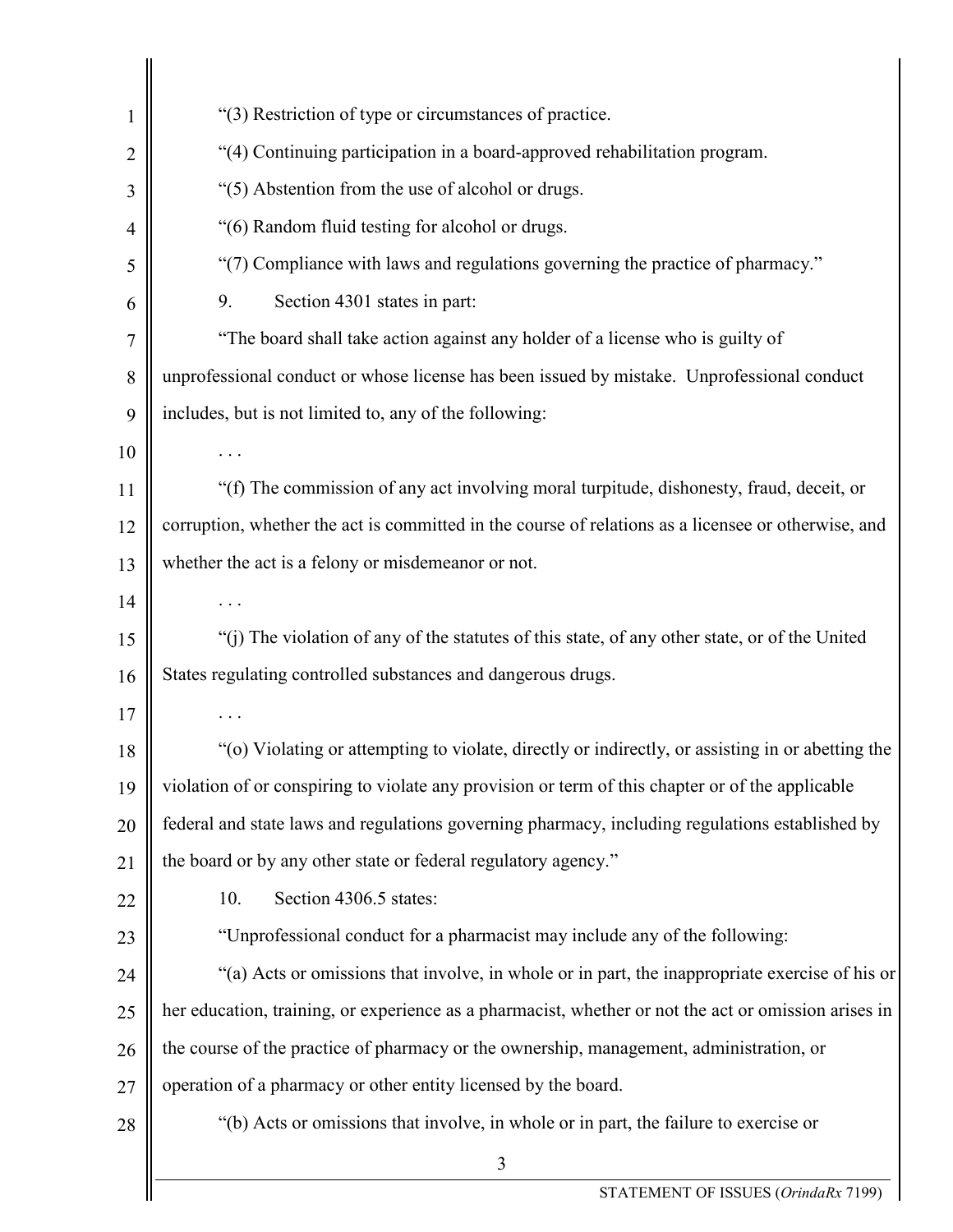| $\mathbf{1}$   | implement his or her best professional judgment or corresponding responsibility with regard to   |  |  |
|----------------|--------------------------------------------------------------------------------------------------|--|--|
| $\overline{2}$ | the dispensing or furnishing of controlled substances, dangerous drugs, or dangerous devices, or |  |  |
| 3              | with regard to the provision of services.                                                        |  |  |
| 4              | "(c) Acts or omissions that involve, in whole or in part, the failure to consult appropriate     |  |  |
| 5              | patient, prescription, and other records pertaining to the performance of any pharmacy function. |  |  |
| 6              | "(d) Acts or omissions that involve, in whole or in part, the failure to fully maintain and      |  |  |
| 7              | retain appropriate patient-specific information pertaining to the performance of any pharmacy    |  |  |
| 8              | function."                                                                                       |  |  |
| 9              | FACTUAL BACKGROUND                                                                               |  |  |
| 10             | 11.<br>Khatami, the owner of Respondent OrindaRx, has held Original Pharmacist                   |  |  |
| 11             | License No. RPH 60045 since 2007.                                                                |  |  |
| 12             | 12.<br>In 2020, Khatami was an owner of another pharmacy where she was the                       |  |  |
| 13             | pharmacist-in-charge. During an inspection, a pharmacy inspector found numerous violations of    |  |  |
| 14             | pharmacy statutes and regulations, including the following:                                      |  |  |
| 15             | Khatami failed to complete and keep on file self-assessments of the<br>a.                        |  |  |
| 16             | pharmacy's compliance with federal and state pharmacy law.                                       |  |  |
| 17             | $b$ .<br>Khatami failed to maintain a compounding log documenting quality                        |  |  |
| 18             | reviews and post-compounding process and procedures.                                             |  |  |
| 19             | Khatami failed to update written policies and procedures for compounding<br>$\mathbf{c}.$        |  |  |
| 20             | on an annual basis.                                                                              |  |  |
| 21             | d.<br>Khatami failed to show that the pharmacy had completed end product                         |  |  |
| 22             | testing to ensure the potency and labeled strength on any compounded drug product.               |  |  |
| 23             | Khatami failed to train, evaluate, and assess the ongoing competency of<br>e.                    |  |  |
| 24             | pharmacy staff, and failed to maintain documentation of compliance with these requirements.      |  |  |
| 25             | f.<br>Khatami filled fraudulent prescriptions for foot bath treatments purportedly               |  |  |
| 26             | issued by medical practitioners who did not in actuality issue or authorize the prescriptions.   |  |  |
| 27             | The pharmacy had substantial overages of controlled substances.<br>g.                            |  |  |
| 28             | $\frac{1}{1}$                                                                                    |  |  |
|                | $\overline{4}$                                                                                   |  |  |
|                | STATEMENT OF ISSUES (OrindaRx 7199)                                                              |  |  |

 $\mathbf l$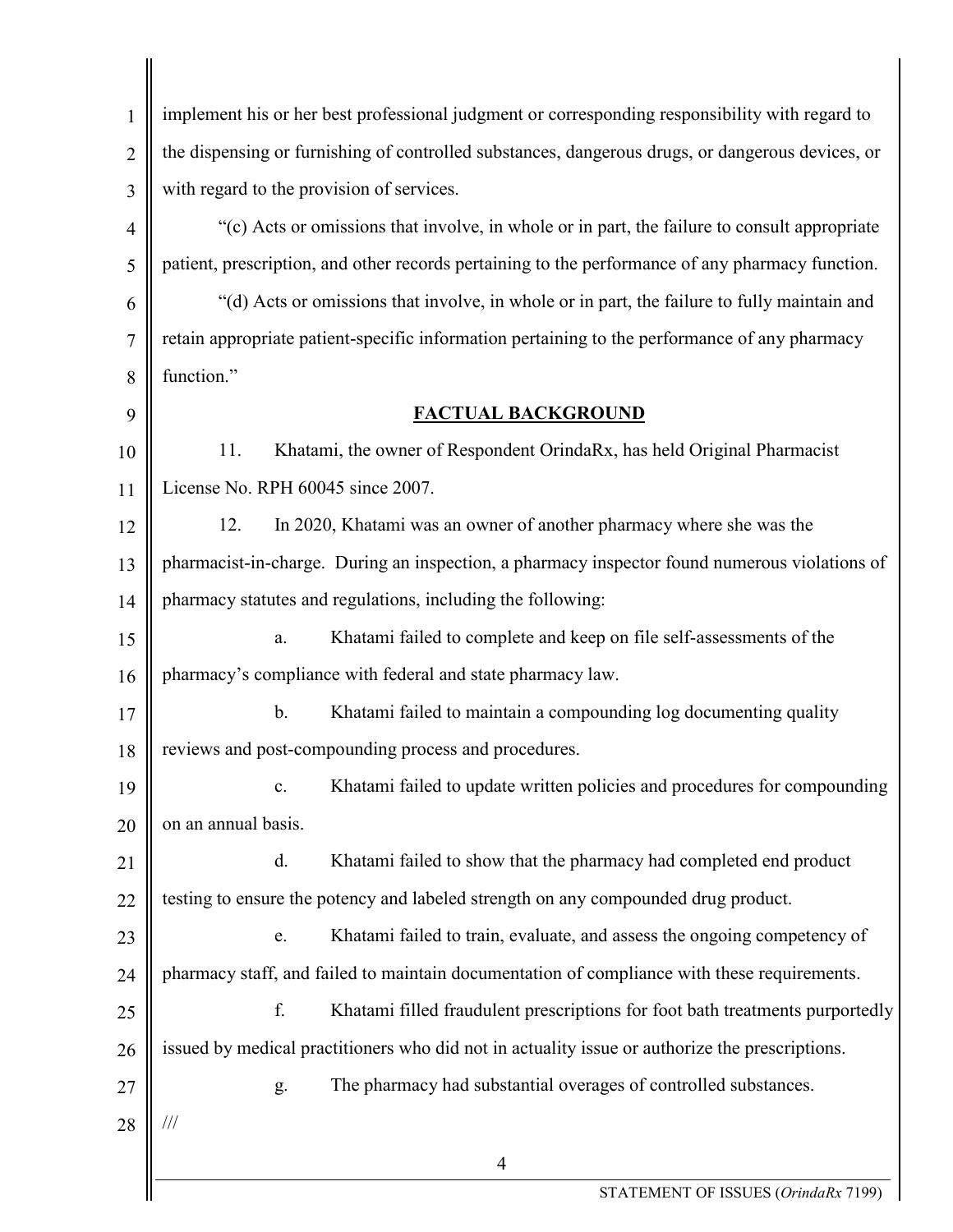| $\mathbf{1}$   | 13.<br>Based on these violations, on July 29, 2021, Complainant filed Accusation No.                 |  |
|----------------|------------------------------------------------------------------------------------------------------|--|
| $\overline{2}$ | 7120 against the pharmacy's permit and Khatami's pharmacist license. The accusation was              |  |
| 3              | served on the pharmacy and Khatami on August 2, 2021. Khatami did not return a notice of             |  |
| $\overline{4}$ | defense.                                                                                             |  |
| 5              | <b>CAUSES FOR DENIAL OF APPLICATION</b>                                                              |  |
| 6              | <b>FIRST CAUSE FOR DENIAL</b>                                                                        |  |
| $\overline{7}$ | (Unprofessional Conduct: Violation of Pharmacy Laws)                                                 |  |
| 8              | Respondent OrindaRx's application is subject to denial under sections 4113 and<br>14.                |  |
| 9              | 4301, subdivisions (j) $\&$ (o), for its owner Khatami acting unprofessionally by violating laws     |  |
| 10             | regulating controlled substances or dangerous drugs, and/or directly or indirectly violating,        |  |
| 11             | attempting to violate, or assisting in or abetting a violation of laws or regulations governing the  |  |
| 12             | practice of pharmacy. The facts are set forth in paragraphs 11-12 above.                             |  |
| 13             | <b>SECOND CAUSE FOR DENIAL</b>                                                                       |  |
| 14             | (Unprofessional Conduct: Moral Turpitude, Dishonesty, Fraud, Deceit, or Corruption)                  |  |
| 15             | 15.<br>Respondent OrindaRx's application is subject to denial under sections 4113 and                |  |
| 16             | 4300, subdivision (f), for its owner Khatami acting unprofessionally by committing acts involving    |  |
| 17             | moral turpitude, dishonesty, fraud, deceit, or corruption. The facts are set forth in paragraphs 11- |  |
| 18             | 12 above.                                                                                            |  |
| 19             | <b>THIRD CAUSE FOR DENIAL</b>                                                                        |  |
| 20             | (Unprofessional Conduct)                                                                             |  |
| 21             | 16.<br>Respondent OrindaRx's application is subject to denial under sections 4113 and                |  |
| 22             | 4300 for its owner Khatami acting unprofessionally. The facts are set forth in paragraphs 11-12      |  |
| 23             | above.                                                                                               |  |
| 24             | <b>FOURTH CAUSE FOR DENIAL</b>                                                                       |  |
| 25             | (Unprofessional Conduct: Failure to Exercise Pharmacist Qualifications)                              |  |
| 26             | 17.<br>Respondent OrindaRx's application is subject to denial under sections 4113 and                |  |
| 27             | 4306.5 for its owner Khatami acting unprofessionally by failing to exercise her education,           |  |
| 28             | training, or experience as a pharmacist, or failing to exercise her best professional judgment or    |  |
|                | 5                                                                                                    |  |
|                | STATEMENT OF ISSUES (OrindaRx 7199)                                                                  |  |